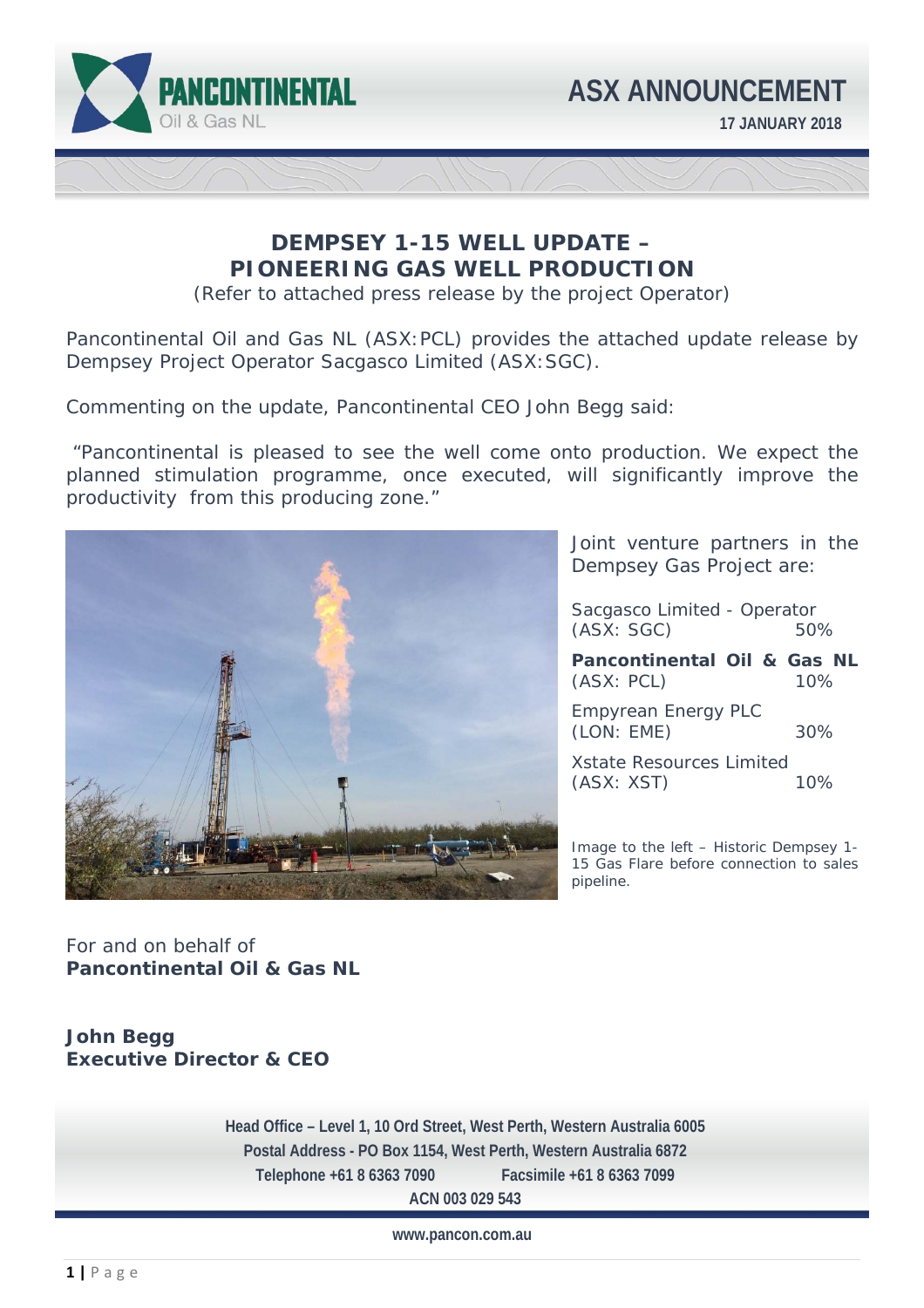

**Announcement to ASX** 

**th January 2018**

# **Dempsey 1-15 Well Update-Pioneering Gas Well Production**

Sacgasco Limited (ASX:SGC) is pleased to advise that production and sale of natural gas from the Dempsey 1-15 well has commenced.

The well is flowing high quality dry gas (997 Btu/scf) at a rate of approximately 140 mcf/day with a flowing tubing pressure of 670 pounds per square inch (psi).

Concurrently the application process for the permitting of the enhanced reservoir stimulation of the well is proceeding as planned with field operations expected in the first quarter of 2018.

Working Interests (WI) in the Dempsey Gas Project:

| Sacgasco Limited (ASX: SGC) (Operator)   | .50%            |
|------------------------------------------|-----------------|
| Empyrean Energy PLC (LON: EME)           | 30 <sup>%</sup> |
| Pancontinental Oil and Gas NL (ASX: PCL) | 10%             |
| Xstate Resources Limited (ASX: XST)      | 10%             |



**Historic Dempsey 1-15 Gas Flare before connection to sales pipeline**